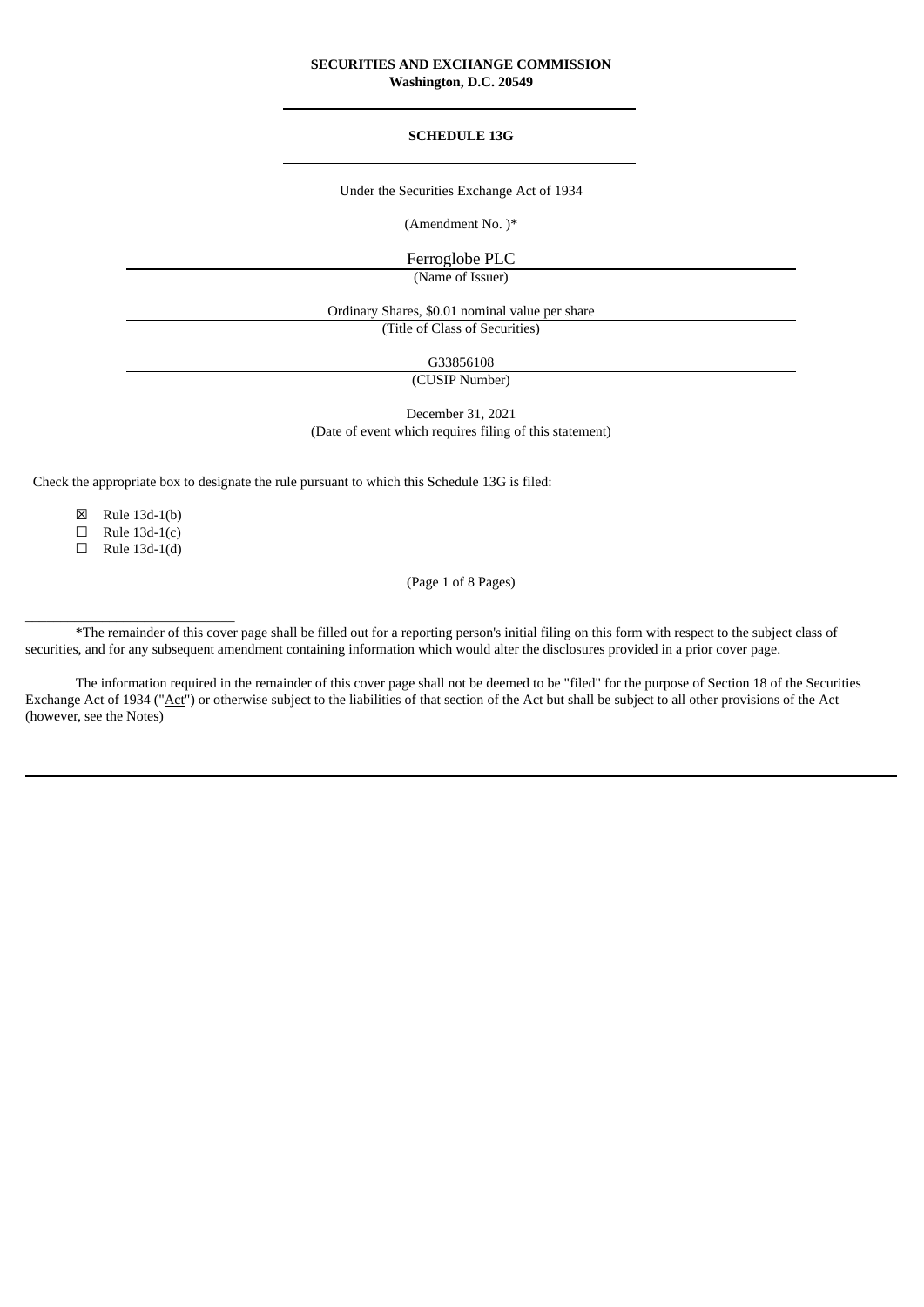| $\mathbf{1}$                                                                                                                  | NAMES OF REPORTING PERSONS<br>Rubric Capital Management LP                     |                                                          |  |  |  |  |
|-------------------------------------------------------------------------------------------------------------------------------|--------------------------------------------------------------------------------|----------------------------------------------------------|--|--|--|--|
|                                                                                                                               |                                                                                |                                                          |  |  |  |  |
| $\overline{2}$                                                                                                                | CHECK THE APPROPRIATE BOX IF A MEMBER OF A GROUP                               | (a) $\Box$<br>(b)                                        |  |  |  |  |
| 3                                                                                                                             | <b>SEC USE ONLY</b>                                                            |                                                          |  |  |  |  |
| 4                                                                                                                             | CITIZENSHIP OR PLACE OF ORGANIZATION<br>State of Delaware                      |                                                          |  |  |  |  |
| <b>NUMBER OF</b><br><b>SHARES</b><br><b>BENEFICIALLY</b><br><b>OWNED BY</b><br><b>EACH</b><br><b>REPORTING</b><br>PERSON WITH | 5                                                                              | <b>SOLE VOTING POWER</b><br>$\bf{0}$                     |  |  |  |  |
|                                                                                                                               | 6                                                                              | <b>SHARED VOTING POWER</b><br>13,648,711 Ordinary Shares |  |  |  |  |
|                                                                                                                               |                                                                                |                                                          |  |  |  |  |
|                                                                                                                               | $\overline{7}$                                                                 | <b>SOLE DISPOSITIVE POWER</b><br>$\Omega$                |  |  |  |  |
|                                                                                                                               | 8                                                                              | SHARED DISPOSITIVE POWER                                 |  |  |  |  |
|                                                                                                                               |                                                                                | 13,648,711 Ordinary Shares                               |  |  |  |  |
| $\boldsymbol{9}$                                                                                                              | AGGREGATE AMOUNT BENEFICIALLY OWNED BY EACH REPORTING PERSON                   |                                                          |  |  |  |  |
|                                                                                                                               | 13,648,711 Ordinary Shares                                                     |                                                          |  |  |  |  |
| 10                                                                                                                            | $\Box$<br>CHECK BOX IF THE AGGREGATE AMOUNT IN ROW (9) EXCLUDES CERTAIN SHARES |                                                          |  |  |  |  |
| 11                                                                                                                            | PERCENT OF CLASS REPRESENTED BY AMOUNT IN ROW (9)<br>7.29%                     |                                                          |  |  |  |  |
| 12                                                                                                                            | TYPE OF REPORTING PERSON<br>PN, IA                                             |                                                          |  |  |  |  |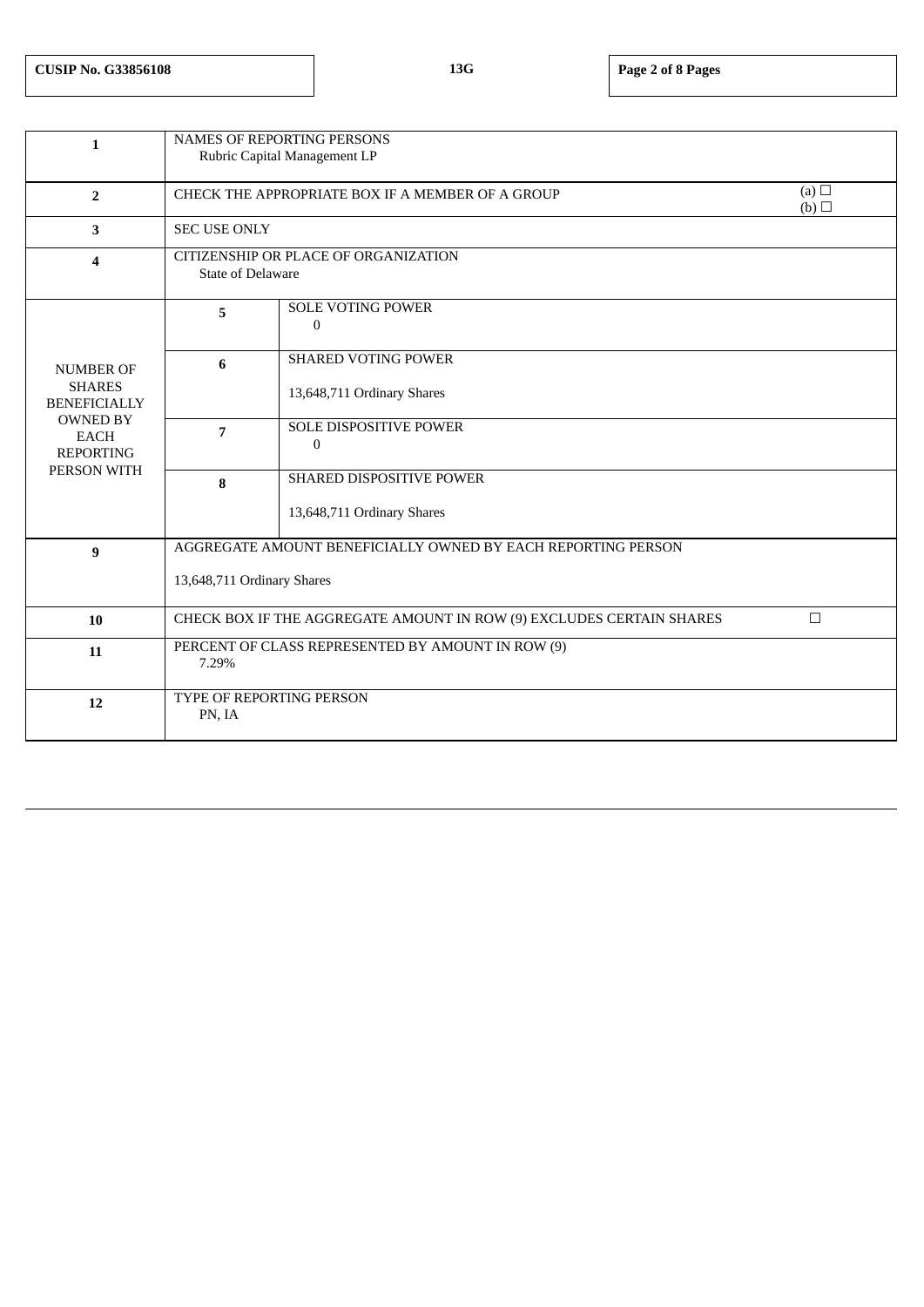| $\mathbf{1}$                                                                                                                  | <b>NAMES OF REPORTING PERSONS</b>                                                          |                                                          |  |  |  |  |
|-------------------------------------------------------------------------------------------------------------------------------|--------------------------------------------------------------------------------------------|----------------------------------------------------------|--|--|--|--|
|                                                                                                                               | David Rosen                                                                                |                                                          |  |  |  |  |
| $\overline{2}$                                                                                                                | CHECK THE APPROPRIATE BOX IF A MEMBER OF A GROUP                                           | (a) $\Box$<br>(b)                                        |  |  |  |  |
| 3                                                                                                                             | <b>SEC USE ONLY</b>                                                                        |                                                          |  |  |  |  |
| $\overline{\mathbf{4}}$                                                                                                       | CITIZENSHIP OR PLACE OF ORGANIZATION<br><b>United States of America</b>                    |                                                          |  |  |  |  |
| <b>NUMBER OF</b><br><b>SHARES</b><br><b>BENEFICIALLY</b><br><b>OWNED BY</b><br><b>EACH</b><br><b>REPORTING</b><br>PERSON WITH | 5                                                                                          | <b>SOLE VOTING POWER</b><br>$\boldsymbol{0}$             |  |  |  |  |
|                                                                                                                               | 6                                                                                          | <b>SHARED VOTING POWER</b><br>13,648,711 Ordinary Shares |  |  |  |  |
|                                                                                                                               | $\overline{7}$                                                                             | SOLE DISPOSITIVE POWER<br>$\Omega$                       |  |  |  |  |
|                                                                                                                               | 8                                                                                          | SHARED DISPOSITIVE POWER<br>13,648,711 Ordinary Shares   |  |  |  |  |
| 9                                                                                                                             | AGGREGATE AMOUNT BENEFICIALLY OWNED BY EACH REPORTING PERSON<br>13,648,711 Ordinary Shares |                                                          |  |  |  |  |
|                                                                                                                               |                                                                                            |                                                          |  |  |  |  |
| 10                                                                                                                            | $\Box$<br>CHECK BOX IF THE AGGREGATE AMOUNT IN ROW (9) EXCLUDES CERTAIN SHARES             |                                                          |  |  |  |  |
| 11                                                                                                                            | PERCENT OF CLASS REPRESENTED BY AMOUNT IN ROW (9)<br>7.29%                                 |                                                          |  |  |  |  |
| 12                                                                                                                            | TYPE OF REPORTING PERSON<br>IN                                                             |                                                          |  |  |  |  |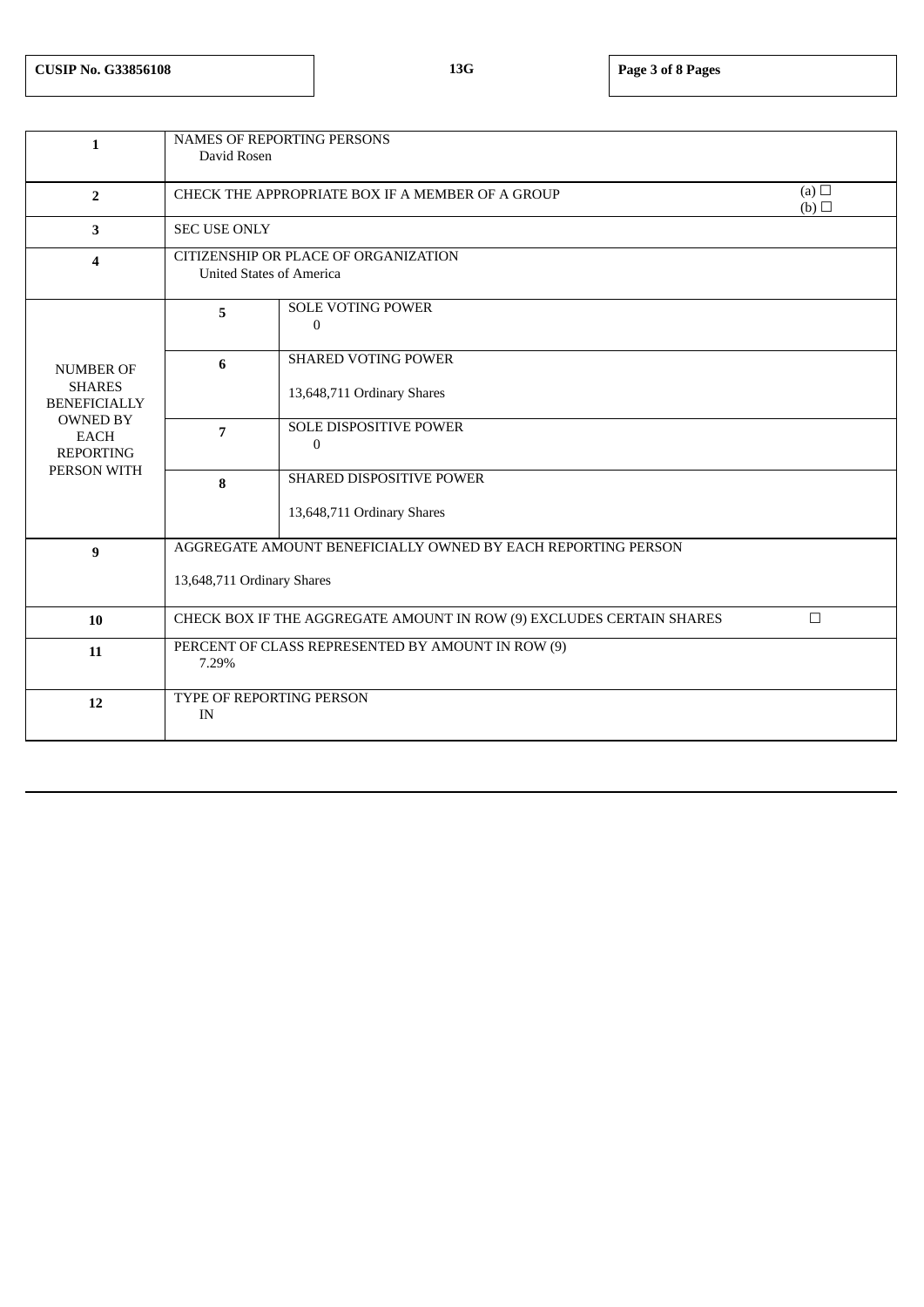| <b>CUSIP No. G33856108</b> |                     |                                                                                                                                                                                                                                     | 13G                                                                                                                                                                                                                                          | Page 4 of 8 Pages |  |  |  |  |
|----------------------------|---------------------|-------------------------------------------------------------------------------------------------------------------------------------------------------------------------------------------------------------------------------------|----------------------------------------------------------------------------------------------------------------------------------------------------------------------------------------------------------------------------------------------|-------------------|--|--|--|--|
| Item $1(a)$ .              |                     | <b>NAME OF ISSUER:</b>                                                                                                                                                                                                              |                                                                                                                                                                                                                                              |                   |  |  |  |  |
|                            |                     | The name of the issuer is Ferroglobe PLC (the "Issuer").                                                                                                                                                                            |                                                                                                                                                                                                                                              |                   |  |  |  |  |
| Item $1(b)$ .              |                     | ADDRESS OF ISSUER'S PRINCIPAL EXECUTIVE OFFICES:                                                                                                                                                                                    |                                                                                                                                                                                                                                              |                   |  |  |  |  |
|                            |                     | The Issuer's principal executive offices are located at 5 Fleet Place, London, United Kingdom, EC4M7RD                                                                                                                              |                                                                                                                                                                                                                                              |                   |  |  |  |  |
| Item $2(a)$ .              |                     | <b>NAME OF PERSON FILING:</b>                                                                                                                                                                                                       |                                                                                                                                                                                                                                              |                   |  |  |  |  |
|                            |                     | This statement is filed by:                                                                                                                                                                                                         |                                                                                                                                                                                                                                              |                   |  |  |  |  |
|                            | (i)                 |                                                                                                                                                                                                                                     | Rubric Capital Management LP ("Rubric Capital"), the investment adviser to certain investment funds and/or accounts<br>(collectively, the "Rubric Funds") that hold the Ordinary Shares (as defined in Item 2(d) below) reported herein; and |                   |  |  |  |  |
|                            | (ii)                | David Rosen ("Mr. Rosen"), Managing Member of Rubric Capital Management GP LLC, the general partner of Rubric<br>Capital.                                                                                                           |                                                                                                                                                                                                                                              |                   |  |  |  |  |
|                            |                     | The foregoing persons are hereinafter sometimes collectively referred to as the "Reporting Persons."                                                                                                                                |                                                                                                                                                                                                                                              |                   |  |  |  |  |
|                            |                     | The filing of this statement should not be construed as an admission that any of the forgoing persons or any Reporting Person is,<br>for the purposes of Section 13 of the Act, the beneficial owner of the Shares reported herein. |                                                                                                                                                                                                                                              |                   |  |  |  |  |
| Item $2(b)$ .              |                     | ADDRESS OF PRINCIPAL BUSINESS OFFICE OR, IF NONE, RESIDENCE:                                                                                                                                                                        |                                                                                                                                                                                                                                              |                   |  |  |  |  |
|                            |                     | The address of the principal business office of each of the Reporting Persons is 155 East 44th St, Suite 1630, New York, NY<br>10017.                                                                                               |                                                                                                                                                                                                                                              |                   |  |  |  |  |
| Item $2(c)$ .              | <b>CITIZENSHIP:</b> |                                                                                                                                                                                                                                     |                                                                                                                                                                                                                                              |                   |  |  |  |  |
|                            |                     | Rubric Capital is a Delaware limited partnership. Mr. Rosen is a citizen of the United States of America.                                                                                                                           |                                                                                                                                                                                                                                              |                   |  |  |  |  |
| Item $2(d)$ .              |                     | TITLE OF CLASS OF SECURITIES:                                                                                                                                                                                                       |                                                                                                                                                                                                                                              |                   |  |  |  |  |
|                            |                     | Ordinary Shares, \$0.01 nominal value per share (the "Ordinary Shares").                                                                                                                                                            |                                                                                                                                                                                                                                              |                   |  |  |  |  |
| Item $2(e)$ .              |                     | <b>CUSIP NUMBER:</b>                                                                                                                                                                                                                |                                                                                                                                                                                                                                              |                   |  |  |  |  |
|                            |                     | G33856108                                                                                                                                                                                                                           |                                                                                                                                                                                                                                              |                   |  |  |  |  |
|                            |                     |                                                                                                                                                                                                                                     |                                                                                                                                                                                                                                              |                   |  |  |  |  |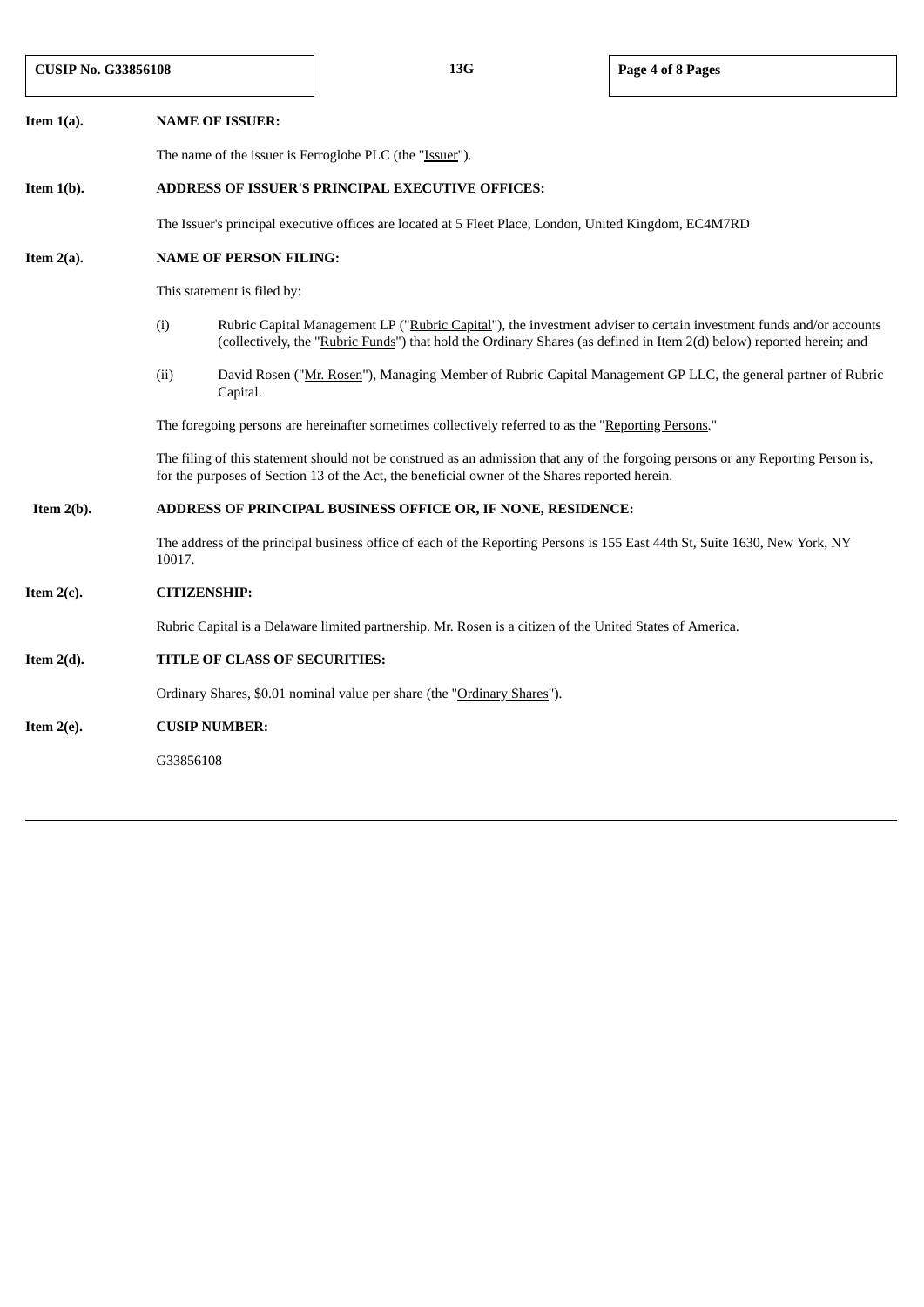# Item 3. IF THIS STATEMENT IS FILED PURSUANT TO RULES 13d-1(b) OR 13d-2(b) OR (c), CHECK WHETHER THE **PERSON FILING IS A:**

- (a) ☐ Broker or dealer registered under Section 15 of the Act,
- (b)  $\Box$  Bank as defined in Section 3(a)(6) of the Act,
- (c)  $\Box$  Insurance Company as defined in Section 3(a)(19) of the Act,
- (d) Investment Company registered under Section 8 of the Investment Company Act of 1940,
- (e)  $\boxtimes$  An investment adviser in accordance with Rule 13d-1(b)(1)(ii)(E);
- (f)  $□$  Employee Benefit Plan or Endowment Fund in accordance with Rule 13d-1(b)(1)(ii)(F),
- (g)  $\boxtimes$  Parent Holding Company or control person in accordance with Rule 13d-1(b)(1)(ii)(G),
- (h)  $\Box$  Savings Association as defined in Section 3(b) of the Federal Deposit Insurance Act,
- (i)  $\Box$  A church plan that is excluded from the definition of an investment company under Section 3(c)(14) of the Investment Company Act;
- (j)  $\Box$  A non-U.S. institution in accordance with Rule 13d-1(b)(1)(ii)(J);
- (k)  $\Box$  Group, in accordance with Rule 13d-1(b)(1)(ii)(K).

If filing as a non-U.S. institution in accordance with Rule 13d-1(b)(1)(ii)(J), please specify the type of institution:

## **Item 4. OWNERSHIP**.

The information required by Items 4(a) - (c) is set forth in Rows 5 - 11 of the cover page for each of the Reporting Persons and is incorporated herein by reference.

The percentage set forth in Row (11) of the cover page for each of the Reporting Persons is based on the 187,120,310 Ordinary Shares outstanding as of September 8, 2021, as disclosed in the Issuer's Prospectus filed pursuant to Rule 424(b)(2)with the Securities and Exchange Commission on October 7, 2021.

#### **Item 5. OWNERSHIP OF FIVE PERCENT OR LESS OF A CLASS.**

Not applicable.

## **Item 6. OWNERSHIP OF MORE THAN FIVE PERCENT ON BEHALF OF ANOTHER PERSON.**

See Item 2. Rubric Capital Master Fund LP, a Rubric Fund, has the right to receive or the power to direct the receipt of dividends from, or the proceeds from the sale of, more than 5% of the Ordinary Shares.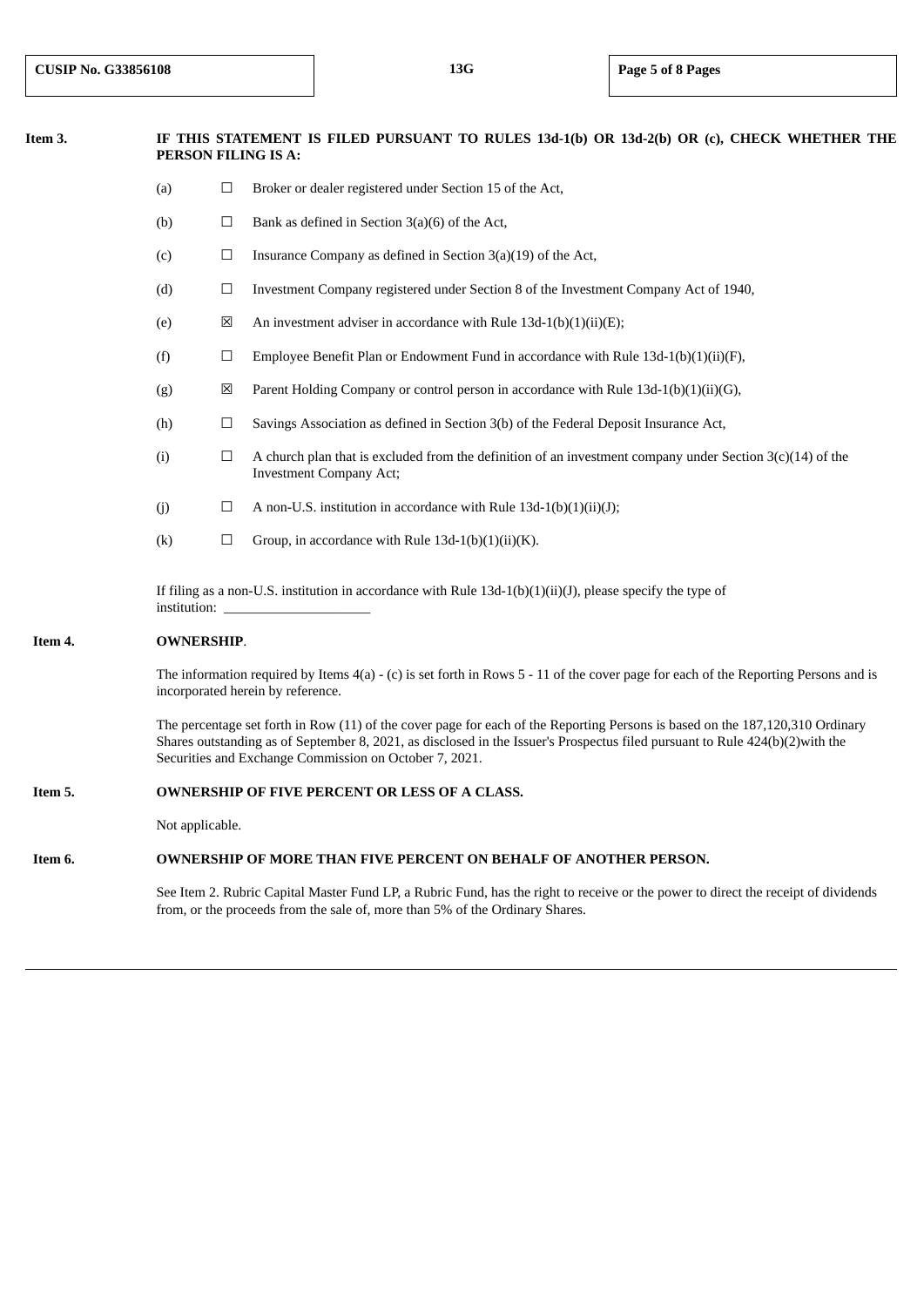# **Item 7. IDENTIFICATION AND CLASSIFICATION OF THE SUBSIDIARY WHICH ACQUIRED THE SECURITY BEING REPORTED ON BY THE PARENT HOLDING COMPANY.**

Not applicable.

#### **Item 8. IDENTIFICATION AND CLASSIFICATION OF MEMBERS OF THE GROUP.**

Not applicable.

## **Item 9. NOTICE OF DISSOLUTION OF GROUP.**

Not applicable.

## **Item 10. CERTIFICATION.**

Each of the Reporting Persons hereby makes the following certification:

By signing below the Reporting Person certifies that, to the best of its knowledge and belief, the securities referred to above were acquired and are held in the ordinary course of business and were not acquired and are not held for the purpose of or with the effect of changing or influencing the control of the issuer of the securities and were not acquired and are not held in connection with or as a participant in any transaction having that purpose or effect.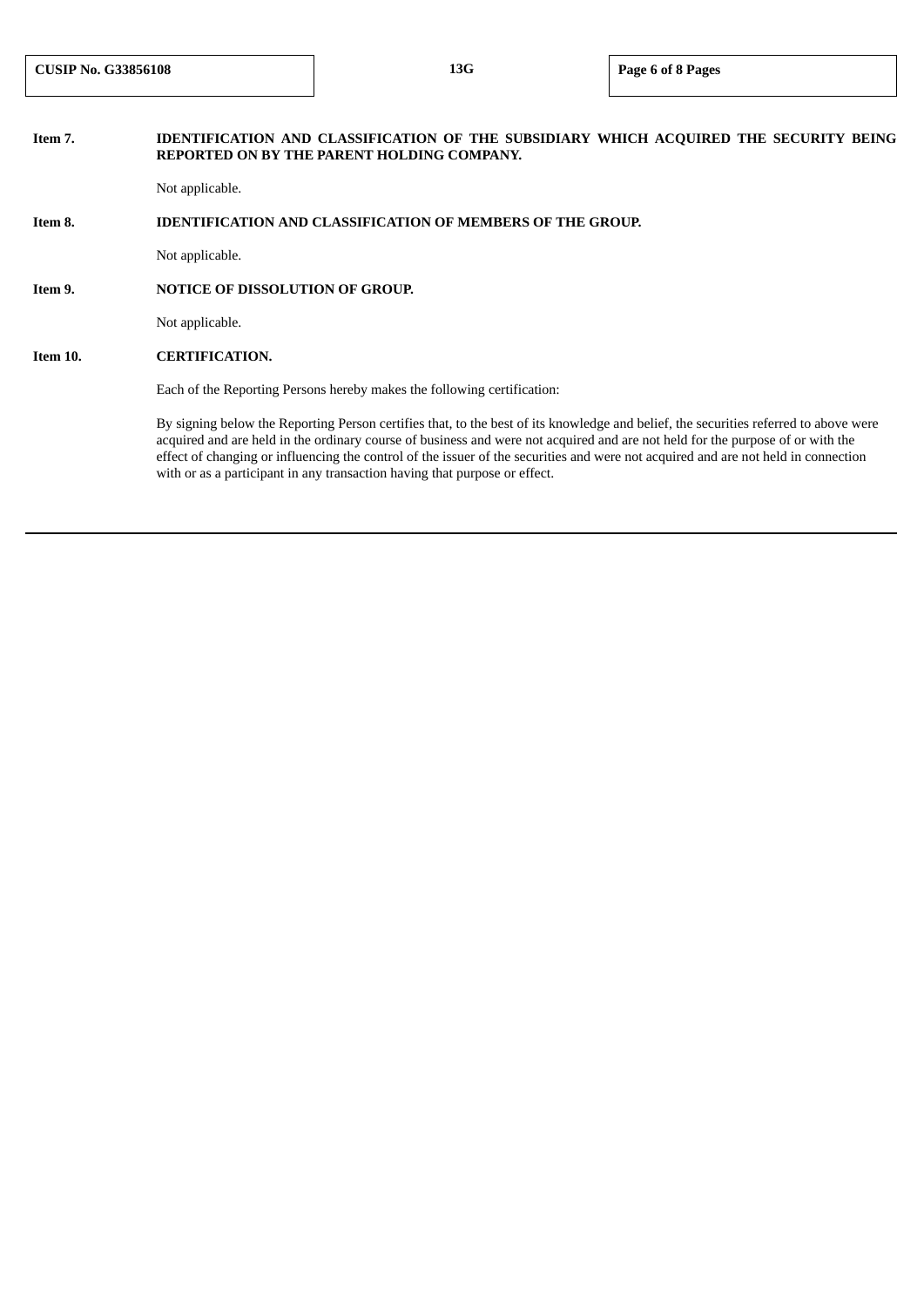## **SIGNATURES**

After reasonable inquiry and to the best of our knowledge and belief, each of the undersigned certifies that the information set forth in this statement is true, complete and correct.

DATED: February 14, 2022

## **RUBRIC CAPITAL MANAGEMENT LP**

By: /s/ Michael Nachmani Name: Michael Nachmani Title: Chief Operating Officer

/s/ David Rosen **DAVID ROSEN**